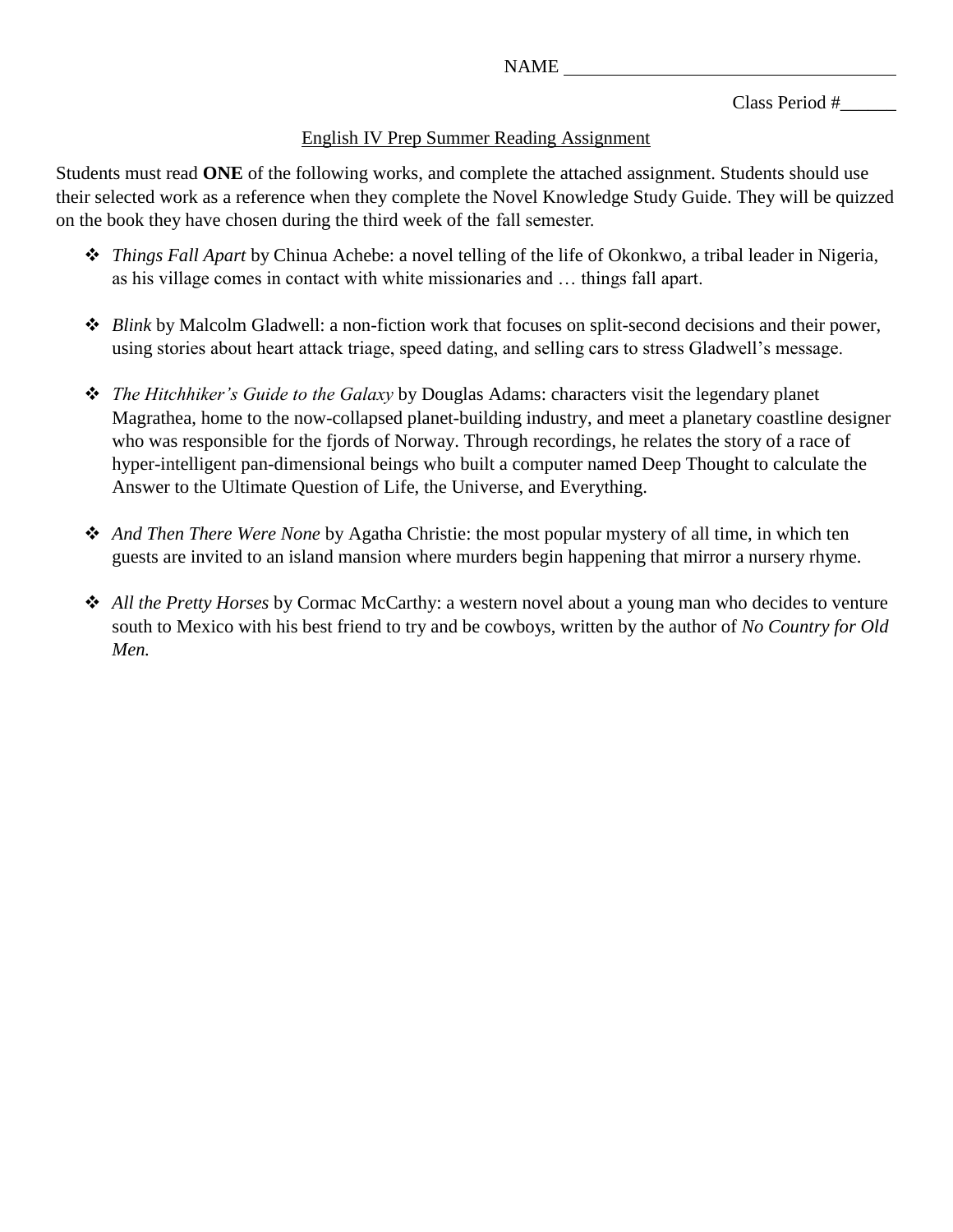# **Novel chosen:**

#### **Part I: SYNTAX**

Use your selected novel to find examples of the following sentence structures, and write the sentences in the blanks on the right, including page numbers. WRITE LEGIBLY!

| <b>TYPE OF SENTENCE</b>        | <b>EXAMPLE/SAMPLE</b>    | <b>EXAMPLE FROM YOUR NOVEL</b> |
|--------------------------------|--------------------------|--------------------------------|
| $Simple - one$                 | John opened the front    |                                |
| independent clause             | door. (p. 125)           |                                |
|                                |                          |                                |
|                                |                          |                                |
| <u>Compound</u> – more than    | John opened the front    |                                |
| one independent clause         | door, and he saw a       |                                |
|                                | burglar. $(p.137)$       |                                |
|                                |                          |                                |
|                                |                          |                                |
| $Complex - an$                 | When John entered the    |                                |
| independent clause and         | house, the dog started   |                                |
| at least one dependent         | barking. (p. 189)        |                                |
| clause                         |                          |                                |
|                                |                          |                                |
| Compound-Complex -             | When John entered the    |                                |
| more than one                  | house, the dog started   |                                |
| independent clause and         | barking, and the burglar |                                |
| at least one dependent         | ran out the back door.   |                                |
| clause                         | (p. 269)                 |                                |
| Declarative - makes a          | The assignment was       |                                |
| statement                      | very easy. $(p. 43)$     |                                |
|                                |                          |                                |
|                                |                          |                                |
|                                |                          |                                |
| <b>Exclamatory - expresses</b> | The girls were           |                                |
| strong feelings                | frightened by the eerie  |                                |
|                                | sounds in the woods and  |                                |
|                                | ran! (p. 78)             |                                |
|                                |                          |                                |
| Imperative – makes a           | Bring donuts tomorrow    |                                |
| command or request             | for the whole class. (p. |                                |
|                                | 190)                     |                                |
|                                |                          |                                |
|                                |                          |                                |
| Interrogative – asks a         | Does John realize how    |                                |
| question                       | dangerous it was to      |                                |
|                                | surprise a burglar? (p.  |                                |
|                                | 32)                      |                                |
|                                |                          |                                |